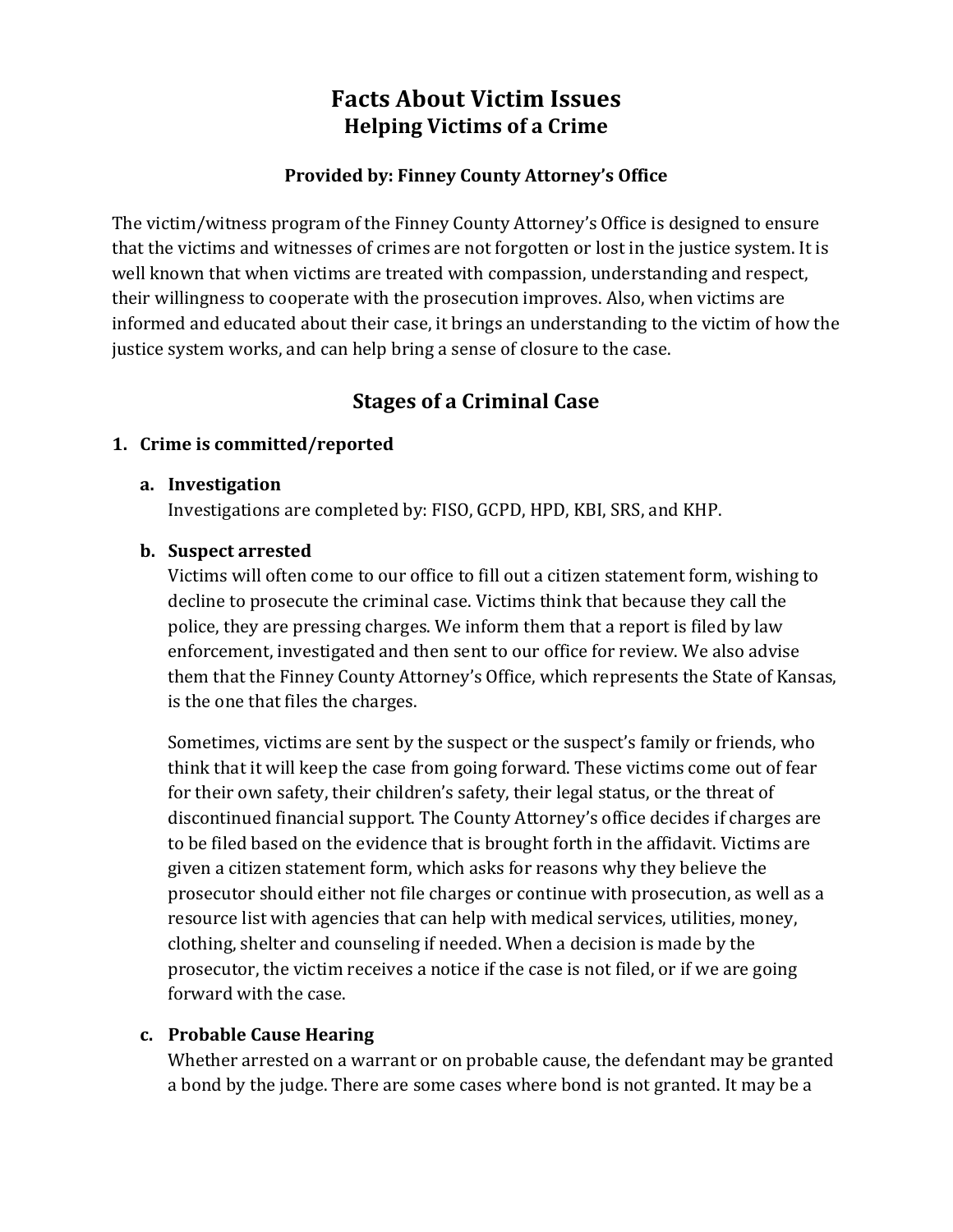condition of bond that the defendant not contact the victim(s) or witness(es). What we often see in cases of domestic violence and stalking, is victims coming to our office wanting the "no contact" order lifted so that the defendant can have contact with the children, exchange home visits with the children, or participate in marriage counseling. The "no contact" order is issued by a judge and or a bond condition to protect the victim, as well as to keep the defendant from committing new crimes. Victims of crime, as defined by the law, shall be entitled to certain basic rights. According to the Kansas Statutes KSA 22-3436, 22-2202 & 21-4719, if a defendant is charged with a crime pursuant to articles 34, 35, 36, the prosecuting attorney shall inform the victim or victim's family of: charges, before dismissing or declining the case; plea hearing; and any other hearing pertaining to the case. They are also informed that they have the right to be at any public hearing and to be heard at sentencing. Victims shall be treated with courtesy, compassion, and respect for their dignity and privacy.

\*\* A no contact order means the following: No contact by person, by phone, by text messaging, by e-mail, by letters or packages delivered, or by third party. Third party includes no contact by friends or family of the defendant, including asking questions or delivering a message to the victim on the defendant's behalf.

#### **2. First&Appearance**

At this hearing, the defendant is informed of the charges against him/her, and is given the option of hiring an attorney or a lawyer, or having one appointed to him/her according to his/her earnings. Another hearing is set.

At this point, according to the Kansas Statute, the victim/witness office notifies the victim of the charges filed by the state. A statement of loss and victim impact statement is also sent, which allows the victim to share their feelings about the case with us. If they have any losses, we request that they send us receipts or estimates so that we can request restitution at the time of sentencing.

If this is a case of violent crime in which victims have suffered financial loss not covered by insurance or any other source, the Kansas Crime Victims Compensation Fund may be able to assist. While no amount of financial aid can erase the trauma of a violent crime, it is the goal of the program to ease the aftermath of the crime for the victim when possible. The Kansas Statute authorizes the board to deny claims that involve the victim's contributory misconduct or participation in unlawful activities.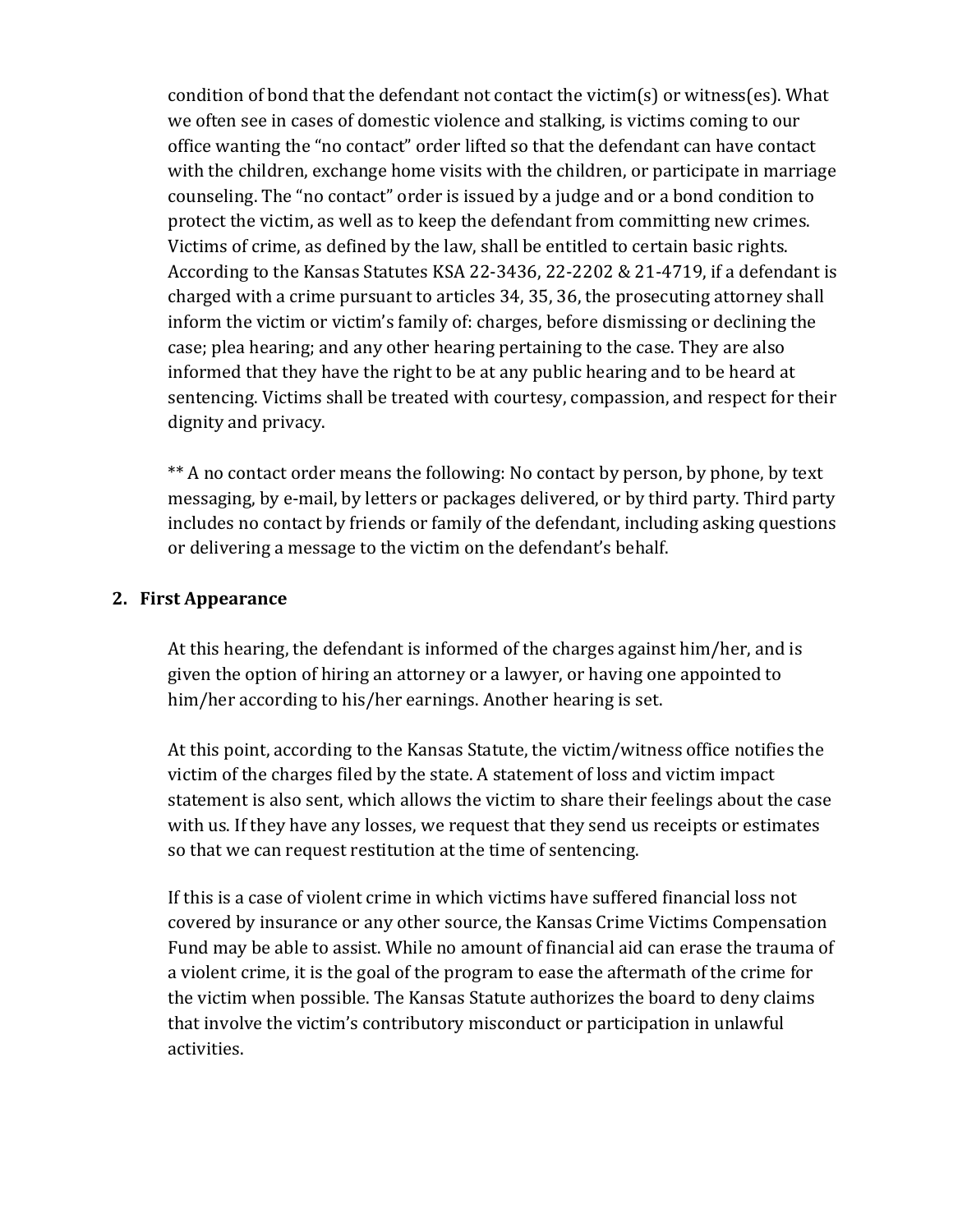Those applying for the Kansas Crime Victims Compensation Fund must meet some eligibility requirements:

- Fill out an application for the Crime Victim's Compensation Board (with help from our office).
- Fully cooperating with law enforcement during investigation, and the State Prosecution.
- Claims must be filed within 2 years of incident, and the incident must have occurred in Kansas, or to a Kansas resident if outside of the state or U.S.
- Victim cannot be an accomplice to and have committed a crime in connection with this incident (e.g. gang activities, drug dealing), or provoked or caused the injury or death.
- Help with: medical bills, counseling, funeral expenses, grief therapy for family members of homicide, outpatient and inpatient mental health, lost wages and crime scene clean-up.
- If victims of a crime have an illegal status, they might be able to qualify for a visa. Sometimes, the Family Crisis Office is able to help with this process, or we call the Attorney General's office for referrals.

## **3. Case&Management**

The case is set for a Bench Trial (if misdemeanor) or Preliminary Hearing (if felony).

## **4. Trial,&Preliminary&Hearing,&Arraignment**

Our office helps coordinate meetings with prosecutors and victims to answer any questions in dealing with the criminal case. We provide transportation and/or childcare if needed, and accompany the victims to the hearings. If a victim has moved out of state, we make travel arrangements as well as hotel accommodations. If the defendant gets bound over at preliminary hearing; it then gets set for Jury Trial. When subpoenas go out for the above hearings and the victim/witness is not located, unserved subpoenas come back to our office and we must locate the victims before the next hearing through different resources we have in the community and office. Sometimes, hearings get continued by the defense attorney or our office due to conflict of days in court, officers not being available due to training, the defendant hiring a different attorney, etc.; this brings frustration to our victims and witnesses in the case. As the preliminary hearing time nears, they will become emotionally stressed due to the fact they must face the defendant in court and relive the incident by testifying in court. We try to offer comfort and support to make this process as comfortable as possible.